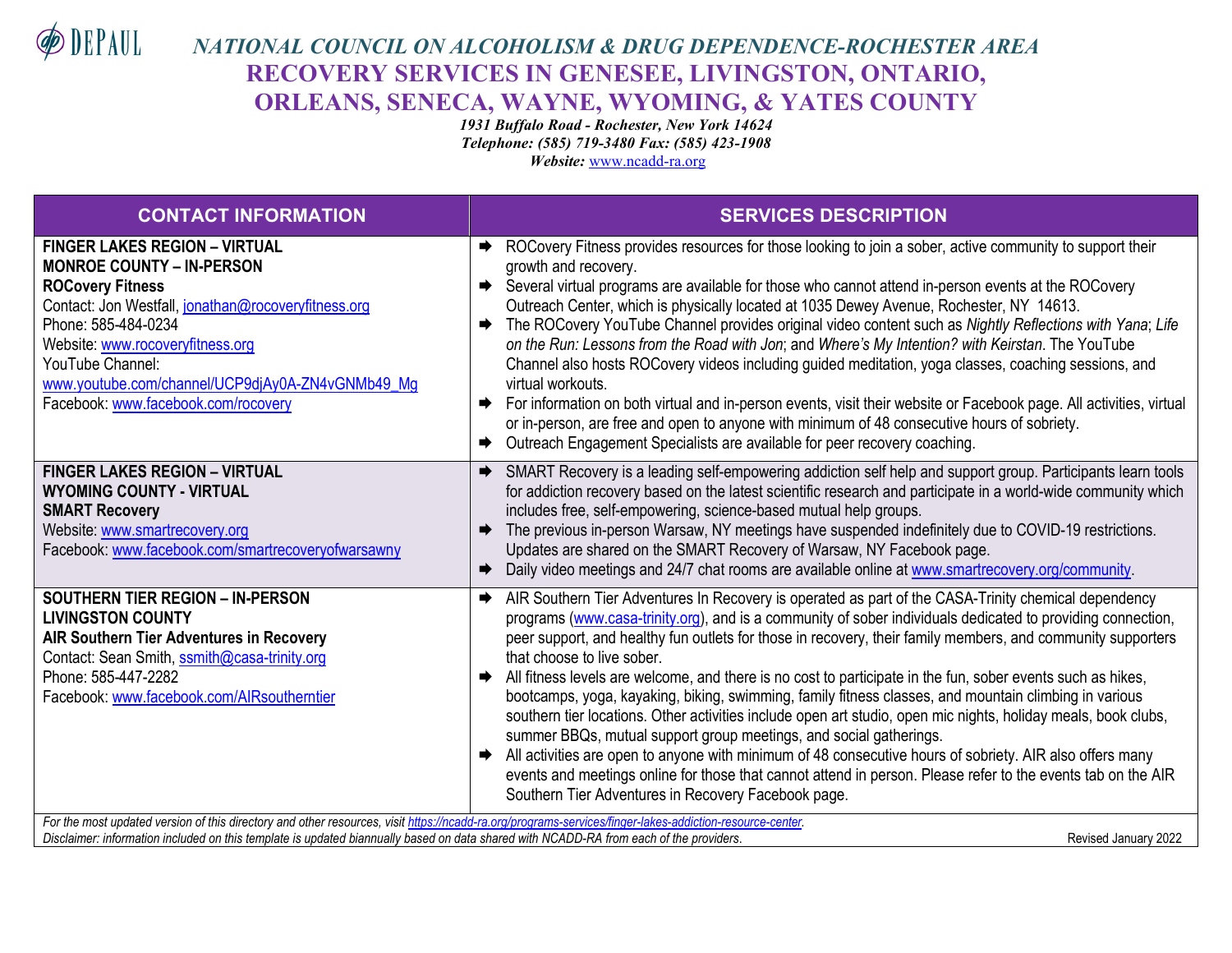

## *NATIONAL COUNCIL ON ALCOHOLISM & DRUG DEPENDENCE-ROCHESTER AREA* **RECOVERY SERVICES IN GENESEE, LIVINGSTON, ONTARIO, ORLEANS, SENECA, WAYNE, WYOMING, & YATES COUNTY - PAGE 2-**

| <b>CONTACT INFORMATION</b>                                                                                                                                                                                                                                                                                                                                                                                   | <b>SERVICES DESCRIPTION</b>                                                                                                                                                                                                                                                                                                                                                                                                                                                                                                                                                                                                                                                                                                           |
|--------------------------------------------------------------------------------------------------------------------------------------------------------------------------------------------------------------------------------------------------------------------------------------------------------------------------------------------------------------------------------------------------------------|---------------------------------------------------------------------------------------------------------------------------------------------------------------------------------------------------------------------------------------------------------------------------------------------------------------------------------------------------------------------------------------------------------------------------------------------------------------------------------------------------------------------------------------------------------------------------------------------------------------------------------------------------------------------------------------------------------------------------------------|
| <b>ORLEANS COUNTY</b><br><b>Orleans-Recovery Hope Begins Here</b><br>Contact: Don Snyder, orleansrecoveryhope@gmail.com<br>243 S. Main Street, Suite 190, Albion, NY 14411<br>Phone: 585-210-8750<br>Website: http://orleans-recoveryhopebeginshere.org/<br>Facebook: www.facebook.com/OrleansRecoveryHope                                                                                                   | Orleans-Recovery Hope Begins Here is a community recovery organization that supports anyone in Orleans<br>➡<br>County struggling because of substance use disorders (SUD) toward recovery.<br>Offers advocacy and recovery coaching by trained volunteers without charge.<br>➡<br>Prioritizes non-threatening, non-confrontational support recognizing multiple pathways to recovery.<br>Provides Narcan and Narcan training to reduce harm and combat the opioid epidemic.                                                                                                                                                                                                                                                           |
| <b>ORLEANS COUNTY</b><br><b>Missing Angels</b><br>Contacts: Chuck and Leigh Kinsey,<br>chuckandleighkinsey@gmail.com<br>Phone: Chuck at 585-721-7332 or Leigh at 585-208-9242<br>Website: http://orleans-recoveryhopebeginshere.org/<br>Facebook: www.facebook.com/groups/376399866119218                                                                                                                    | Missing Angels is a faith-friendly support group for those who have lost a loved one to the opioid epidemic.<br>➡<br>The group meets on the first and third Thursday of each month from 6:30pm-8:00pm at Suite 190 of the<br>Arnold Gregory Complex, 243 S. Main Street, Albion.<br>Understanding and sharing our stories of grief brings help.<br>Together we are better.                                                                                                                                                                                                                                                                                                                                                            |
| <b>ORLEANS COUNTY</b><br><b>Jesus Factor</b><br>Contact: Chaplain Don Snyder<br>243 S. Main Street, Suite 190, Albion, NY 14411<br>Phone: 585-210-8750<br>Text: 585-356-1313<br>Website: http://orleans-recoveryhopebeginshere.org/<br>Facebook: www.facebook.com/OrleansRecoveryHope                                                                                                                        | Jesus Factor is a faith-based SUD recovery support group.<br>The group meets on the first Sunday of each month from 6:00pm-7:30pm at Suite 190 of the Arnold Gregory<br>Complex, 243 S. Main Street, Albion.<br>Meetings consist of worship, prayer, testimony, and study of the Promises of God.<br>Jesus Factor offers a safe, confidential, Christian environment to pursue recovery and wellness toward the<br>Creator's design for life.                                                                                                                                                                                                                                                                                         |
| <b>GENESEE COUNTY</b><br><b>The Recovery Station</b><br>Contact: Amy Kabel, akabel@gcasa.org<br>5256 Clinton Street Road, Batavia, NY 14020<br>Phone: 585-815-5248<br>Website: www.recoverystation.org<br>Facebook: www.facebook.com/recoverywow<br>For the most updated version of this directory and other resources, visit https://ncadd-ra.org/programs-services/finger-lakes-addiction-resource-center. | The Recovery Station is operated as part of the Genesee/Orleans Council on Alcoholism and Substance<br>$\Rightarrow$<br>Abuse (GCASA) as a social gathering and recreation place. Safe, sober health and wellness activities are<br>offered and geared towards individuals in recovery from a substance use disorder and their families.<br>The Recovery Station provides peer engagement services to individuals and engages in community outreach<br>$\Rightarrow$<br>efforts. Peer Recovery Advocates are available 24/7 by calling 585-815-1800.<br>Visit the Facebook page and website for a calendar of events and hours open. For updates and to join the<br>newsletter mailing list, please e-mail recoverystation@gcasa.org. |

Disclaimer: information included on this template is updated biannually based on data shared with NCADD-RA from each of the providers. **The contract of the providers** and the providers of the providers of the providers of